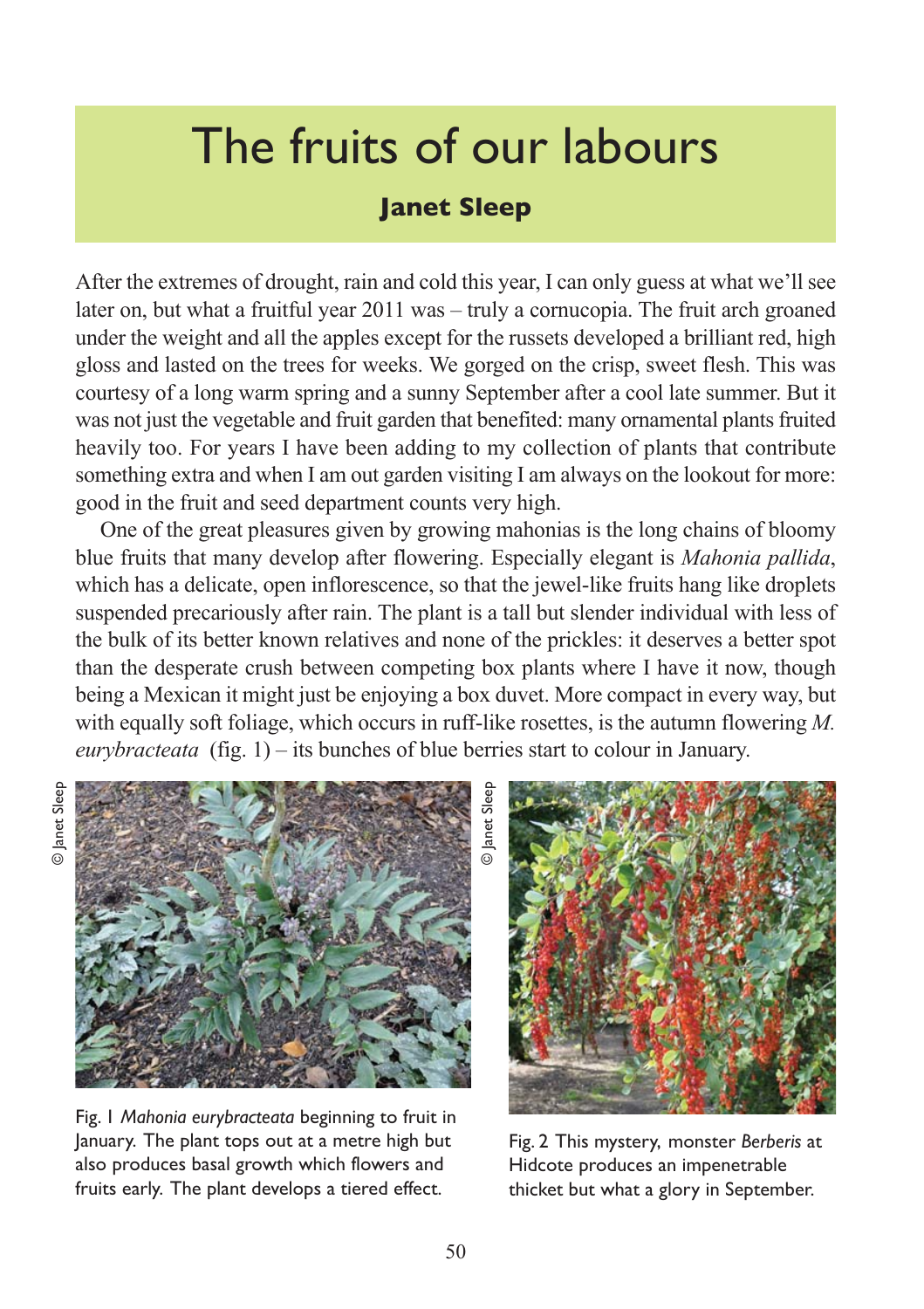*Mahonia* is closely related to *Berberis*, so it is no surprise to find many *Berberis* with fine fruit displays. The stunning plant to be found on the edge of the garden at Hidcote (fig. 2) would be a must if you had the room: it is BIG. The leaves are a pale, grey-green and the drooping branches weighted with first pinkish-grey then brilliant sealing-waxred fruits. *B. wilsoniae*, at about a metre, would give you some of this effect. *Berberis* are underrated, easy plants to grow anywhere, and do not need to be purple-leaved.

*Paeonia cambessedesii* (fig. 3), however, requires one of your best spots, well drained though not drought ridden, protected though not choked by other plants, and not frazzled by too much sun. I have it at the foot of a south-facing wall, which it shares with a campsis and a clematis, but it is half shaded by other plants nearby. It has all the virtues, from its exciting red buds and stems to its green-grey puckered foliage, its charming single pink flowers with the pretty boss of stamens to its stunning seed pods which open in the autumn. The scarlet, unfertilised fruits nestle in a crumpled mass of magenta chiffon, while the black fertilised berries look as if they have been given a regulation shoe shine with the best boot polish – colours fit for an imperial guard.

An altogether easier plant, given some shade and shelter, is *Actaea rubra* f. *neglecta* (fig. 4). It has lovely, almost fern-like foliage, though insignificant flower sprays. Just when you had forgotten all about it, some time in September, it will surprise and delight with these wonderful spikes of white, red-stalked berries, each with a black 'doll's eye'. They look particularly good seen here with *Cercis canadensis* 'Forest Pansy' foliage in a wide, shady border at Scampston.

Come September, many plants are producing not berries, but seed encased in papery seed cases or, if you are particularly lucky, ornamental bracts that continue to charm even as the petals are falling. Fig. 5 shows one



Fig. 3 Opened seed pods of *Paeonia cambessedesii*. The effect is of a jewel casket.

© Janet Sleep



© Janet Sleep

**D** Janet Sleep

Fig. 4 *Actaea rubra* f. *neglecta* with *Cercis canadensis* 'Forest Pansy' at Scampston. The plant needs a shady, sheltered spot.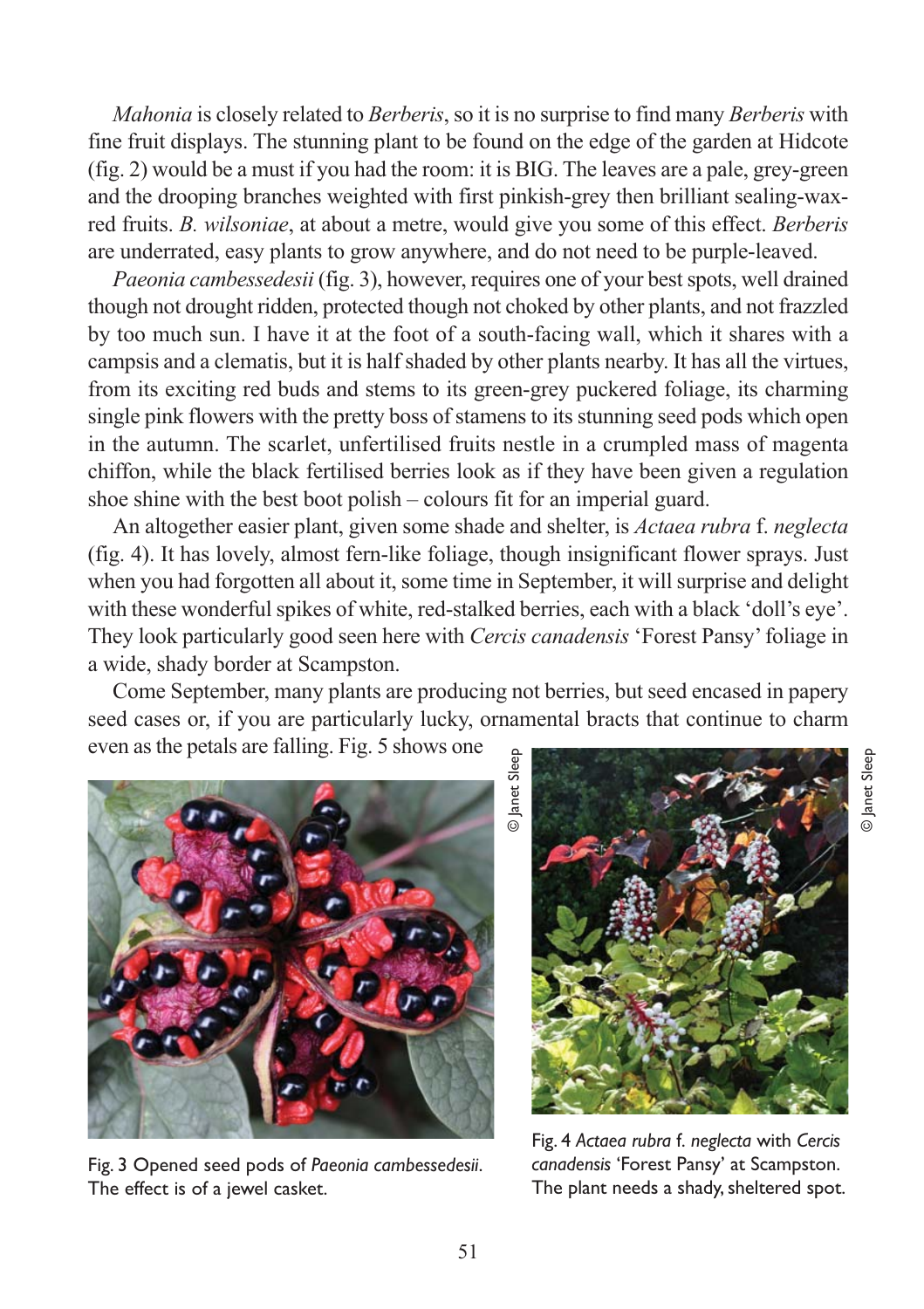such – *Agastache* 'Blackadder' at the end of its long season at Dove Cottage Nursery garden in Yorkshire. It is seen here amongst a mass of a very good new grass, *Calamagrostis brachytricha* 'Mona' (a more open form of *C. brachytricha*), its haze of violet echoing the retained colour in the whorled bracts of the agastache flower spikes. While these are indeed fruiting bodies, any seed produced is reputedly mostly sterile, so you will not get a mass of unwanted, inferior seedlings. The leaves smell of aniseed too. The plant wants sun and good drainage, though it seemed to be thriving particularly well when I saw it on a cold northern hillside washed by deluges of good Yorkshire rain.

You have probably cut off the papery seed cases of *Allium sphaerocephalon* before they get to the interesting stage shown in fig. 6, either because you don't want them seeding around profusely in your main border or because they have fallen over before then and look a mess. Here's one answer to this dilemma. The allium has been paired with a strong growing *Sedum* 'Matrona' in a narrow border backed by *Miscanthus*. The allium really has nowhere to go and the sedum gives it just sufficient support, while the silvery seed cases echo the plumes on the miscanthus behind. This association occurs in more than one spot at Pensthorpe, Norfolk, in Piet Oudolf's Millennium Garden, so it is more than a happy accident. Sedums need renewing fairly frequently, but digging the soil around them will not harm the alliums at all as they appear to be indestructible.

Fig. 7 shows another view of Pensthorpe, showing the great sweeps of planting that Piet Oudolf has become





Fig. 5 *Agastache* 'Blackadder' fronting a cloud of *Calamagrostis* 'Mona' at Dove Cottage Nursery garden in September.



Fig. 6 *Allium sphaerocephalon* in September amidst *Sedum* 'Matrona'. The silvery seedheads of the allium tone with the plumes of *Miscanthus sinensis* behind.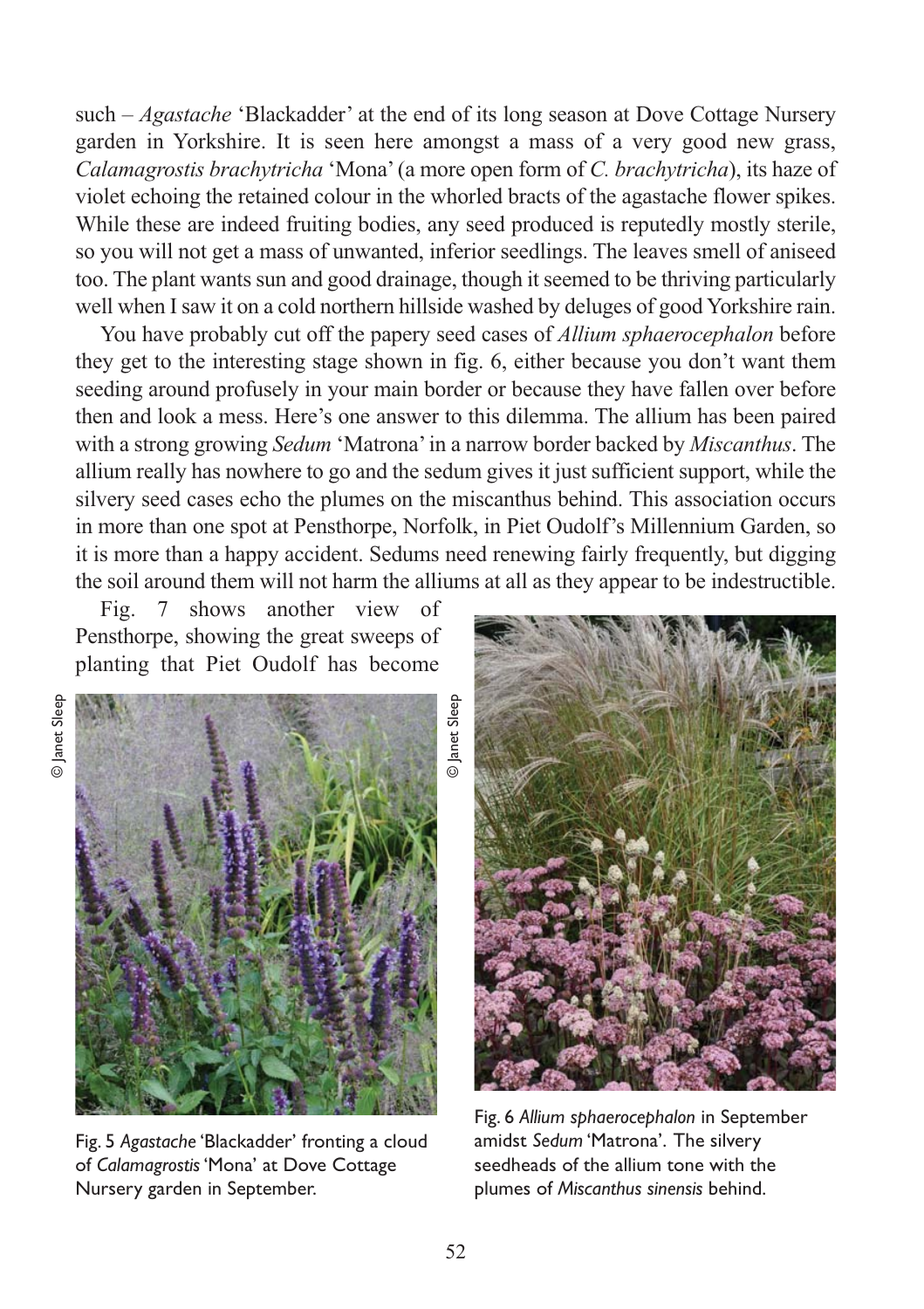famous for. The great charm in this scene arises from the erect plumes of drying, chestnut-coloured flowerheads on the *Astilbe chinensis* var*. taquetii* 'Purpurlanze' against the straw-coloured deschampsia foliage. Without this backing the astilbe would not look so exciting, merely drab and dull, losing all that architectural pizazz: the pale grass is an essential component of the scene. Now you probably do not need me to give you a health warning about this style of planting but here it is anyway: in order to produce this effect you need to have space and lots of it. A few plants dotted about will not do at all. You also need an army of gardeners to deal with the deschampsia seedlings. Each plant is capable of producing millions of seeds and they germinate readily under all conditions. You need sun and a moist soil. They have a high water table here at Pensthorpe in dry Norfolk, but their astilbes are only prevented from frying up by the judicious addition of water when needed. Here in South Norfolk, I grow only two astilbes and they survive only because they are under a north wall in the splash from a wall fountain. I understand that even Piet Oudolf is now thinking about a substitute for the deschampsia, and *Sporobolus* seems to be a likely candidate.

While the grasses and herbaceous plants are fading from buff and straw to brown and sere, there are other plants just coming into their own. I am a fan of hollies, which cheer the late autumn and early winter, mostly in red and glossy green. The birds take these berries very swiftly but they excite in their short period of high noon. *Ilex aquifolium* 'Amber' (fig. 8) is shocking in its glorious berry profusion, seen here against a bright blue November sky in Peter Boardman's holly orchard at How Hill in Norfolk. Childhood traumas, possibly something to do with too much orange juice in infancy,



Fig. 7 *Astilbe, Deschampsia* and *Agastache* at Pensthorpe, Norfolk in early autumn – a Piet Oudolf tour de force.

**D** Janet Sleep © Janet Sleep

Fig. 8 *Ilex aquifolium* 'Amber' at How Hill in Norfolk in November.